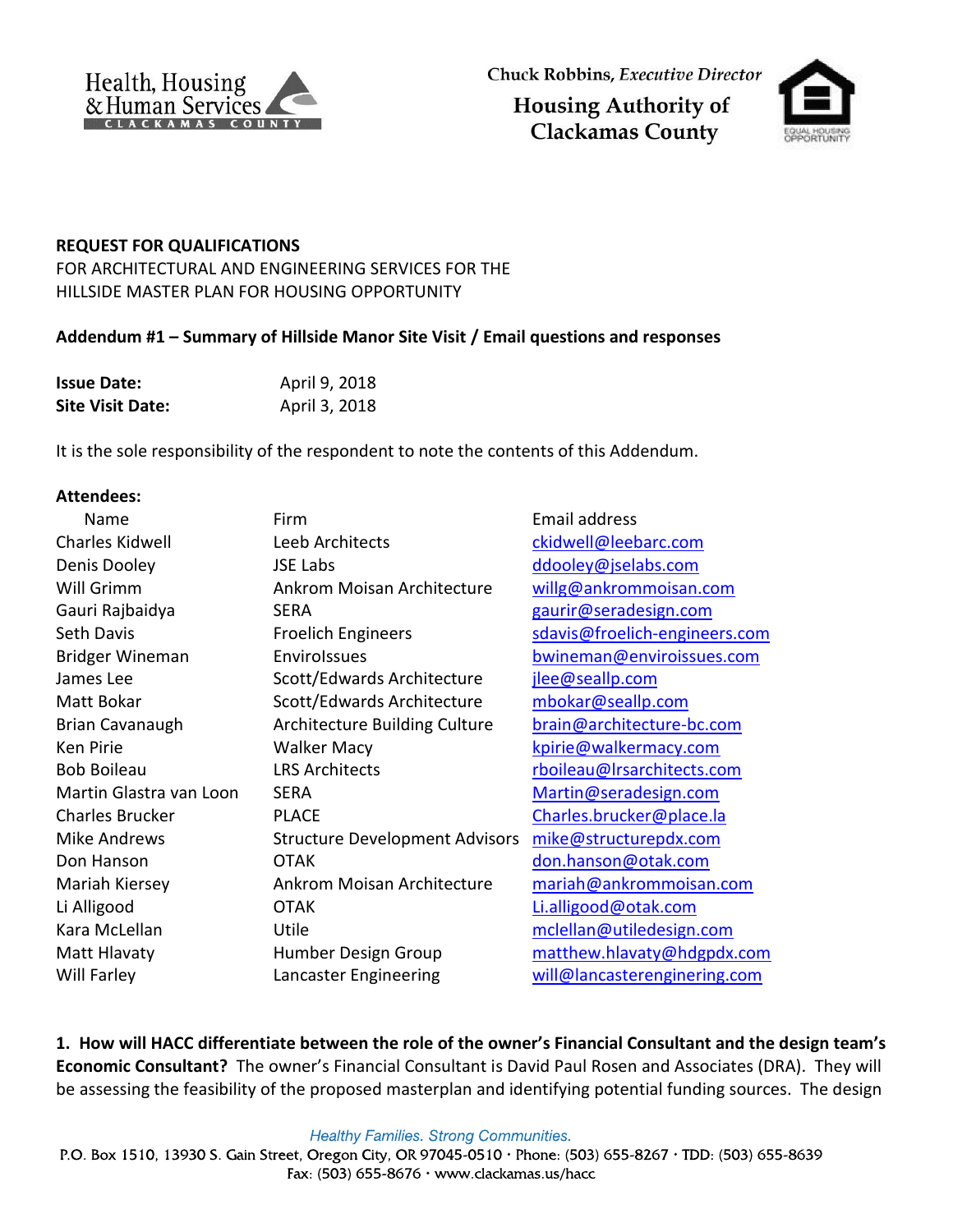team's Economic Consultant will be looking at impacts the proposed development might have on job creation, tax benefits and local benefits. We will look to the Economic Consultant to provide an economic analysis of the proposed project.

**2. Will residents be relocated during future construction?** The relocation plan is still to be determined and shall be considered during the masterplan effort. Yes, it is HACC's intention that current residents will have an opportunity to move back to the new development. We have a Relocation Consultant who will be a part of the team.

**3. Will the Masterplan include redeveloping the site around the Manor?** The site improvements around the Manor will generally remain as is. The site around the Manor will be sectioned off as a ground lease for purposes of the tax credit partner. It is assumed that some work will need to occur to provide access to the vacant lot to the north of the Manor.

**4. Does HACC have a preconceived idea as to what type of mixed-use development the project might include?** No. There will be a parallel process with the City of Milwaukie to identify the appropriate Comp Plan designation since commercial uses are currently not allowed on site. It is expected that any mixed-use development might include light commercial, including office, childcare, etc.

**5. Will HACC consider selling some of its property as a part of the process?** Yes, however as a HUD project there are restrictions and requirements that the project will need to meet for that to happen. We are hoping that the masterplan effort can help us identify and set up a plan to resolve these issues.

**6. What kind of community outreach has already occurred? Does the community know about this project?** We have met with the neighborhood association and have discussed the project with key stakeholders. There has not been any opposition, they just want to be kept informed and involved in the process. The project should build in multiple opportunities to provide community input. There is an understanding that the community needs additional affordable housing. The residents are more likely to generate opposition to the project since they will be more directly affected.

**7. Is there anything you can tell us about the current population?** Hillside Park houses numerous families. It tends to be one of the more desirable properties in HACC's portfolio; residents tend to stay a long time.

**8. Does HACC have any goals for number of units?** HACC anticipates providing 300-400 units on site (or 3 – 4 times the current number of units). They would be constructed over multiple phases.

**9. Is the current street layout fixed and are they public or private?** HACC expects that the street layout will be reconfigured as a part of the project. *Subsequent to the meeting*: David Levitan (City of Milwaukie, Senior Planner) confirmed that the streets are technically public but have been acting as private streets (the City has not conducted any maintenance on them).

**10. Does the 16 acres include the portion of the campus occupied by Hillside Manor? Exhibit I says the site is just over 22 acres?** The 16 acres includes the portion of the campus occupied by Hillside Manor. The reference to 22 acres in Exhibit I is an error, it should read 16 acres.